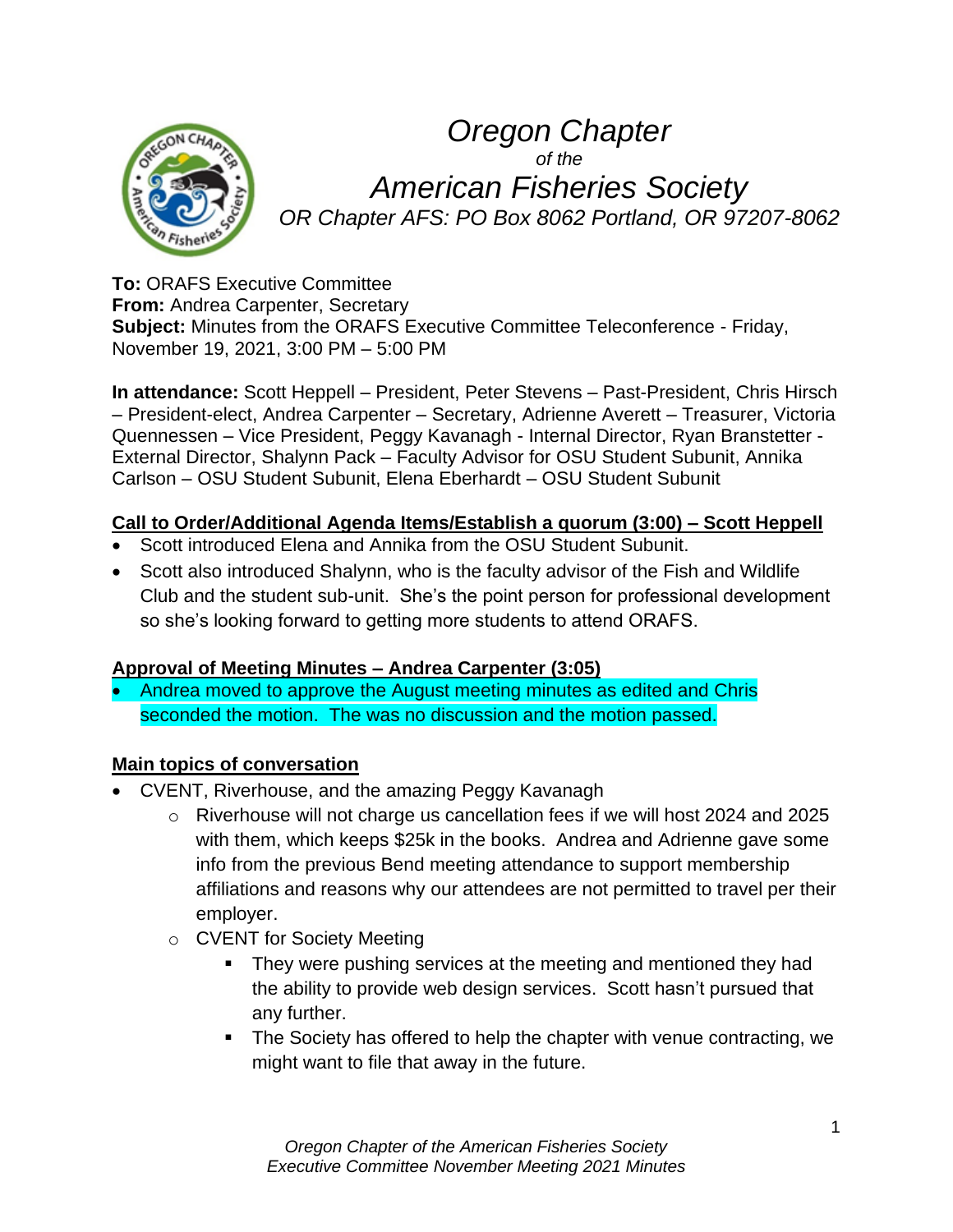- The Society also was pushing they have investment advisors if chapters need help. Our FSC committee does a great job for us in that respect.
- Historian did a presentation on Robert's Rules it was questioned if this was a good way to seek input in meetings. The concern is the rules were designed so everyone can say something if they want to share but it has the potential to not include all voices as it favors those who would speak up. Something we might keep in mind for future meetings so we might think of other ways to incorporate all thoughts.
	- Peter thinks it's a good way to conduct a meeting loosely but there are ways we can improve this for our chapter. We tend to operate as a consensus body.
	- We want to make sure that we include everyone, and those voices hold equal weight.
- Virtual aspect of Society meeting (Chris' experience) For First few plenaries worked well, but the highly anticipated final one crashed about 5 minutes in and was not recovered or replayed. Finding what was available was very difficult, she couldn't find the talks via search either. The Society commented that they were not going to continue with CVENT due to Attendee Hub not working. The Society hires CVENT staff hourly to help run the meeting from start to finish, so this was a surprising result.
- Gather Town New platform, virtual meeting room that you can walk around and interact with other people. It's a free form Zoom room with avatars. The Society didn't do too much to put people into it, but there were good options for poster sessions and networking.
- From the in-person side of the meeting: Scott is glad we didn't try to do a hybrid meeting; he thinks it's more than twice as much work as the two halves have to interface with each other. Attendance was not high (approx. 800), plenary sessions were about the same that we have at ORAFS.
- Half of the talks didn't get uploaded to CVENT and half of the in-person talks didn't happen. Changes to the schedule were not communicated, most sessions didn't have moderators.
- Society contacted Historic Black Colleges in the area and had a meeting mentor for all students from HBCs that participated. Everyone thought it was a success and they likely would want to continue in the future, likely when in Spokane with tribal students.
- Society likely rolling forward with some aspect of a virtual portion for future meetings.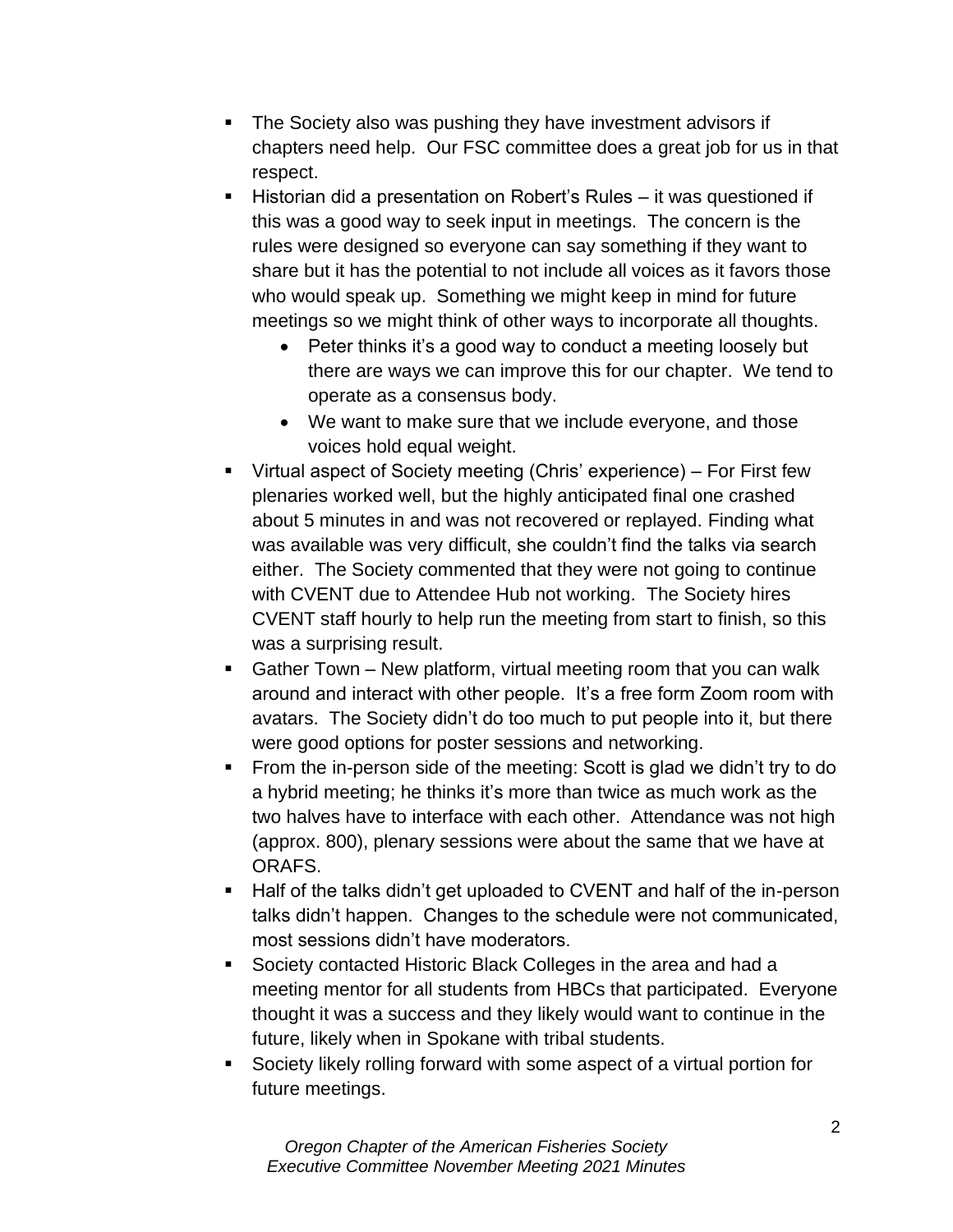- Bouck Scholarship scholarship deadlines are coming up
	- $\circ$  Family is interested in awarding it and wanted to know where the principle stood. They will not likely be able to award much at this point (likely less than \$1,000).
	- $\circ$  They want more financial information before they move forward. Tony will be getting back to Peter relatively soon. Peter is trying to push this process along.

# **Officer Reports**

## **President – Scott Heppell**

- WD AFS call DFI committee.
	- o Nothing to report but a few annual meeting planning issues. Invited them to attend the Oregon Chapter meeting.
	- o Things to consider for future ORAFS meetings:
		- Providing childcare options
		- **EXECUTE:** Affinity rooms BIPOC, small user groups, veterans.
		- **•** Developing an alcohol policy won't need to visit this until the 2023 meeting.
		- Vic had a few suggestions for future meetings to think about:
			- Shuttle services for people (likely students) in offsite hotels.
			- Gender neutral bathrooms to provide safe spaces for everyone.

# **Past-President – Peter Stevens**

- Officer Recruitment
	- o Has Internal Director, Secretary, and Vice President positions commitments. Working on President and External Director so still needs nominations. Peter can do the work of chatting with them; he just needs a name.
- MHCC Program Recruitment/Retention Peter sits on the advisory board.
	- $\circ$  A full slate of students is 32, but only 10 are still in the program for this year. This downturn is primarily just reflected in 2020 and 2021, though Peter noted they are doing in-person schooling this year.
	- o Nez Perce tribe is thinking of sending a cohort of students to attend. It is often hard for students to acclimate when they're alone or in pairs.

# **President-Elect – Chris Hirsch**

- Annual meeting planning
	- o We are on track! Need to run down some pieces where she's still working on figuring out logistics.
	- o Time to start having planning meetings, every other week. Will get set up.
		- Student awards Ivan Arismendi and Stephanie Gunkel
		- Gwen Bury scholarships
		- Spawning Michele
		- Volunteer coordinator Megan White and Brent Cardenas

*Oregon Chapter of the American Fisheries Society Executive Committee November Meeting 2021 Minutes*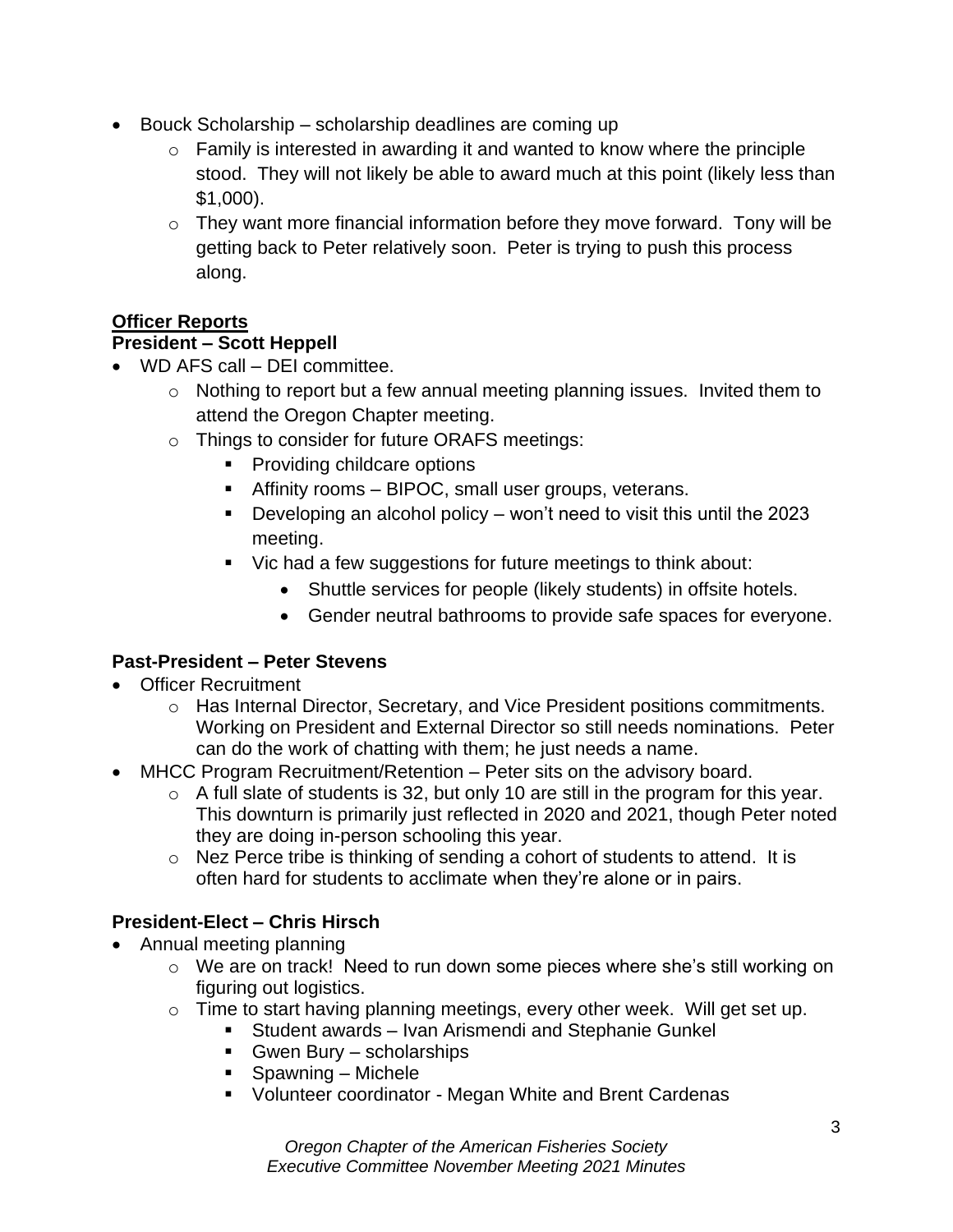- Awards Brian Bangs
- $\circ$  Swag committee Christina and Peggy. Want volunteers to feel appreciated for helping.
- $\circ$  Poster session still need help on this. Maybe a student volunteer?
	- **EXEDENT INTERSTARK Interpreted in using Gather Town. Amanda Polley has been involved in** organizing OSU's meetings using that platform.
	- Andrea expressed that a volunteer would need to help with that, she is at capacity with the back end of CVENT.
- $\circ$  Mixer Vic can facilitate but is looking for grad volunteer for the mentor mixer and an undergrad volunteer for the student. Maybe want to use Gather Town too.
- $\circ$  Program needs Dan's contact info. Suggested to look in 2020 Bend files.
- o Plenary two confirmed, reaching out to Robin Kimmerer from SUNY College of Environmental Science and Forestry to talk about traditional ecological knowledge.
- $\circ$  Symposia 14 confirmed

## **Vice President – Vic Quennessen**

- Auctria updates and questions
	- o Set an hour of bidding war time for this year since it was pretty intense last year.
	- $\circ$  Bidding ends after talks so folks have time to run and do last minute bids.
	- o Thermometer of progress set at \$10,000 like last year.
	- $\circ$  If anyone has pictures of previous annual meetings, students getting awards, student-subunit activities, please send them to Vic [\(vicepresident@orafs.org\)](mailto:vicepresident@orafs.org) to add them to the picture slideshow on the front page of the Auctria site.
	- o We have the option to submit a spreadsheet of CVENT registrants to the Auctria site to register automatically. It was decided to allow folks to register themselves as needed.
	- o Added sponsorship levels to Auctria, so folks can pay there.
	- $\circ$  Confirmed \$5 per raffle ticket for the 50/50 raffle this year.
	- o Important links:
		- Donate an item: <https://charityauction.bid/ORAFS2022/Donate-An-Item>
		- Become a sponsor: <https://charityauction.bid/ORAFS2022/becomesponsor>
- Donation solicitations now underway
	- o Elena and Annika are also on the auction committee and additional students that are happy to solicit donations.
	- o Since registration is free, students were interested in free swag being a reward to soliciting donations. Vic suggested a tiered system for prizes.
- Action item: Vic will coordinate with Peggy to determine what ORAFS swag can be used as prizes.
- Tomelleri painting for OSU Student Subunit
	- $\circ$  A Tomelleri painting was donated to the student subunit years ago. They are wondering if they could auction off this item at the Annual Meeting with all proceeds going directly to the sub-unit.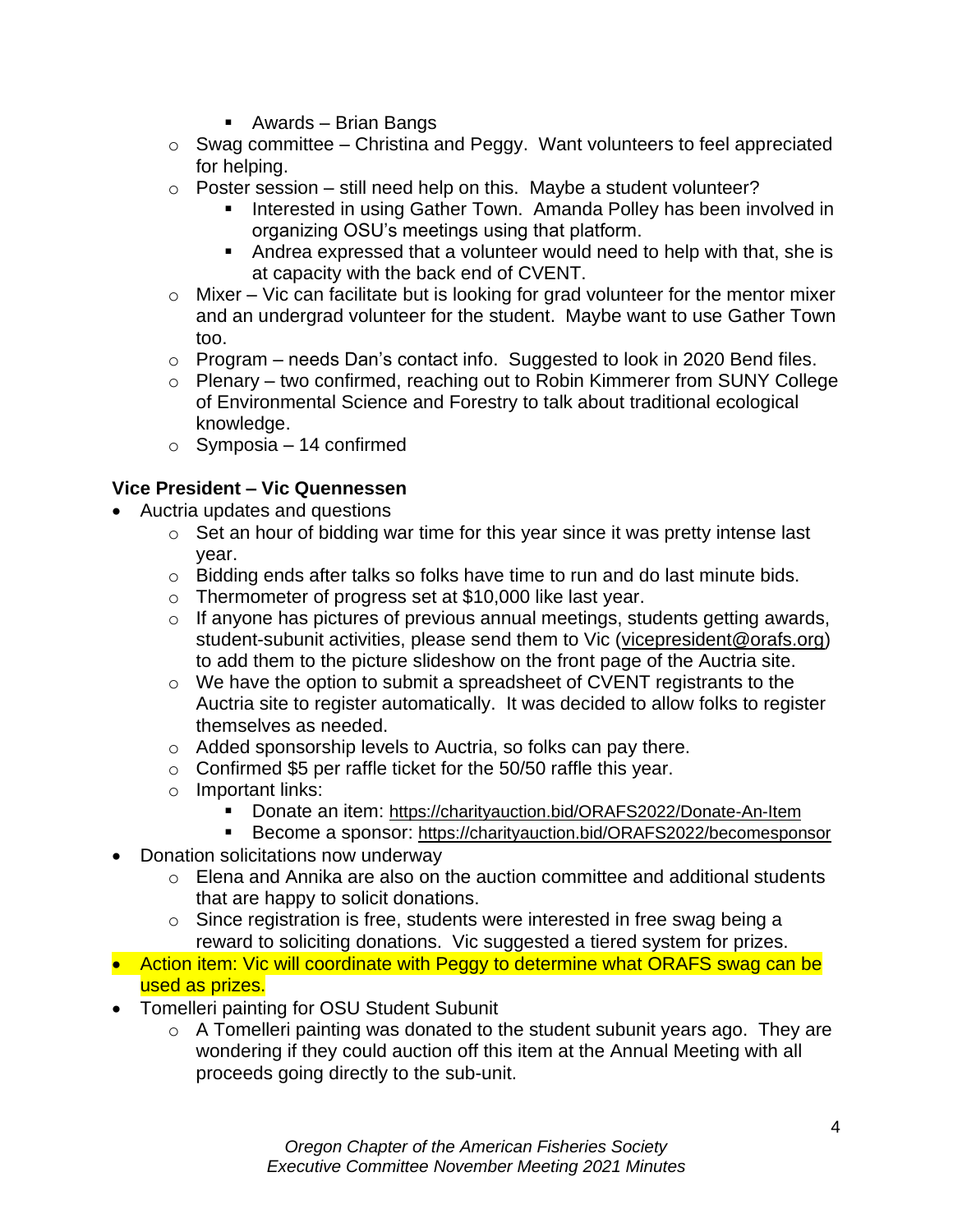$\circ$  ExCom agreed if it is a one-time event and the description of the item is clear that the funding goes directly to the OSU student sub-unit, we can proceed.

## **Internal Director – Peggy Kavanagh**

- Riverhouse will accept ORAFS reserving their facilities for our 2024 and 2025 annual meetings in lieu of any fees in relation to the cancellation/postponement of the 2022 annual meeting. A review clause will be included in future contracts to allow us time to reassess our attendance prior to the meeting.
- Cvent matched The Society's Attendee Hub pricing, so our overall expenses to Cvent for the 2022 annual meeting decreased.
- Action item: Peggy needs to provide Adrienne with the updated contract costs for the Annual Meeting budget.
- Cvent and ORAFS signed a three-year contract for the registration and abstract management. With this are 10 free log-ins. We are set at 400 registrants per year. If registration exceeds this, we can either pay a per person price or buy additional blocks. If registration is lower than anticipated, the extra roll-over to the following year.
- We have a meeting with Cvent and Tricia (our new CVENT rep in place of Shuja) in early December to get started and see the new features and capabilities.

### **External Director – Ryan Branstetter**

- DEI letter update from committees: Did not receive much regarding additional commentary, with exception of Gabe Sheoships, that forwarded me the National AFS guidelines on DEI and should probably have those in place at a minimum for the ORAFS chapter if not automatic.
- Received updated work plan and budget from Jim Capurso (Native Fish Committee).
- Trying to assist Christine with finding speaker for annual meeting session.
- Did mail run, IRS form needed for renewal, sent e-copy to Adrienne.
- Yakama Nation Lamprey Tech (Dave'y Lumley) will make some Lamprey key chains for raffle. Will be mailed to Vic when done.

#### **Secretary – Andrea Carpenter**

- Working on the backlog of meeting minutes from maternity leave.
- CVENT Annual Meeting website, registration, and abstract submission were up and running November 1<sup>st</sup>. Please continue to forward errors/corrections when you come across them.
- Emma also created a page on the orafs.org site with the artwork, basic description of the meeting, and links to the various CVENT pages.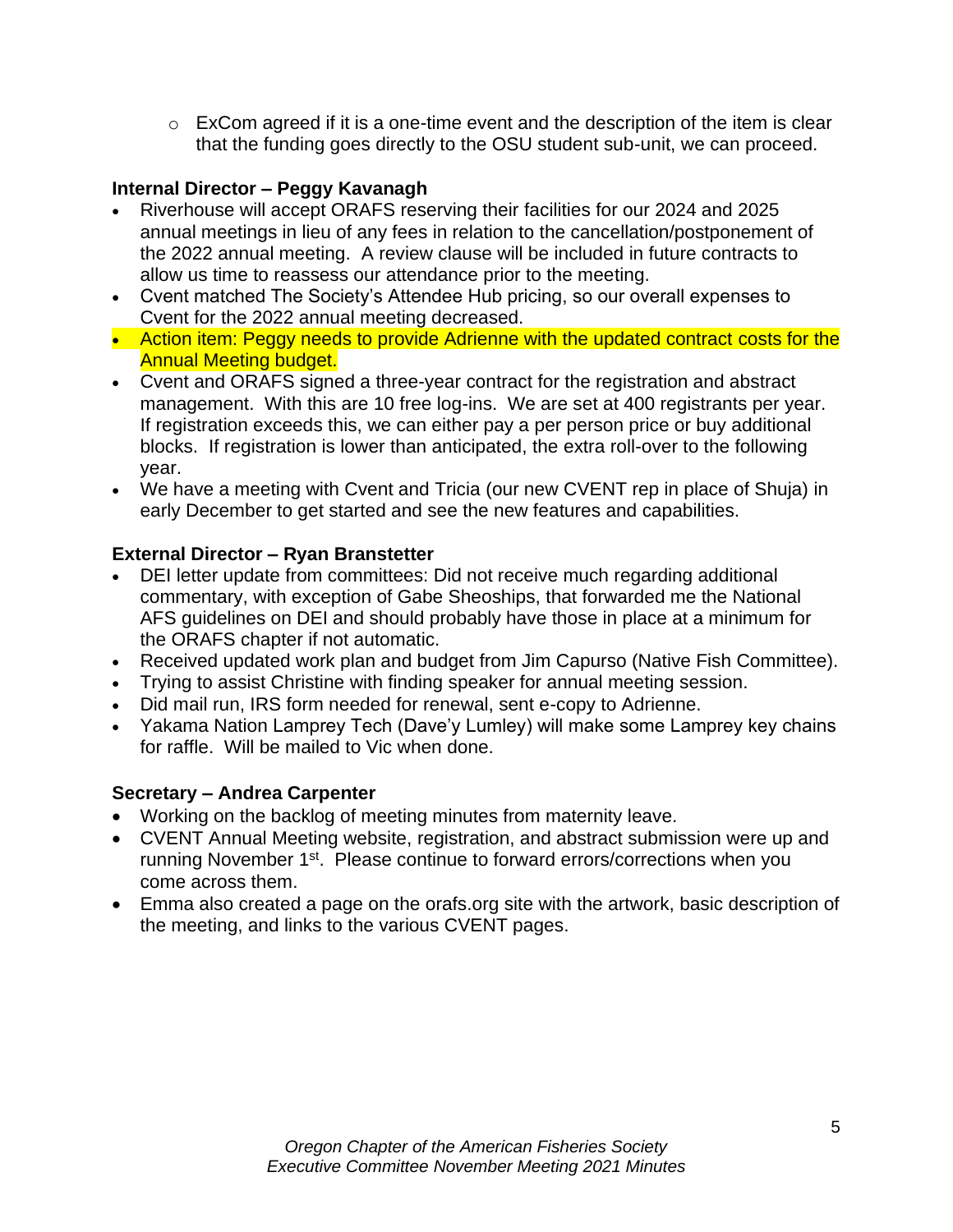### **Treasurer – Adrienne Averett**

• Treasurer's report

# **Statement of Financial Position**

**Oregon Chapter - American Fisheries Society** As of November 19, 2021 **Accrual Basis** 

| Assets                                 |            |
|----------------------------------------|------------|
| <b>Current Assets</b>                  |            |
| <b>Cash and Cash Equivalents</b>       |            |
| <b>Small Business Account</b>          | 51,341.95  |
| <b>Total Cash and Cash Equivalents</b> | 51,341.95  |
| <b>Accounts Receivable</b>             | 1,250.00   |
| <b>Total Current Assets</b>            | 52,591.95  |
| <b>Long Term Assets</b>                |            |
| <b>Bouck Memorial Investment</b>       | 18,952.10  |
| <b>ORAFS Investment</b>                | 496,056.10 |
| <b>Total Long Term Assets</b>          | 515,008.20 |
| <b>Total Assets</b>                    | 567,600.15 |
| <b>Liabilities and Equity</b>          |            |
| <b>Equity</b>                          |            |
| <b>Current Year Earnings</b>           | (5,406.15) |
| <b>Retained Earnings</b>               | 46,581.10  |
| <b>Unrestricted Net Assets</b>         | 526,425.20 |
| <b>Total Equity</b>                    | 567,600.15 |
| <b>Total Liabilities and Equity</b>    | 567,600.15 |

- Business account balance, income, cash out, & invoices out to date
	- o The balance above reflects FY22 income and business expenses to date, annual funds transfer to the investment account, and the pending BioMark silver level sponsorship.
- ORAFS debit card Requested a new business account debit card; the card should arrive soon.
- 2020 taxes Our accountant Lyssa is still working on the 2020 taxes and wrapping up FY21 year-end accounting tasks. She filed an extension with the IRS and we received IRS Form 8868 approval for filing by March 15, 2022.
- Expense reimbursements Process reminder that mileage, lodging/travel, and per diem are reimbursable business expenses (based on past records, it wasn't clear that per diem has been a consistently reimbursed expense). Standard GSA destination-based rates apply. After you travel, just send me your receipts (n.b., per diem receipts are only required if you exceed the GSA rate) and I'll draft and process your expense claim quickly.

NOV19 2021